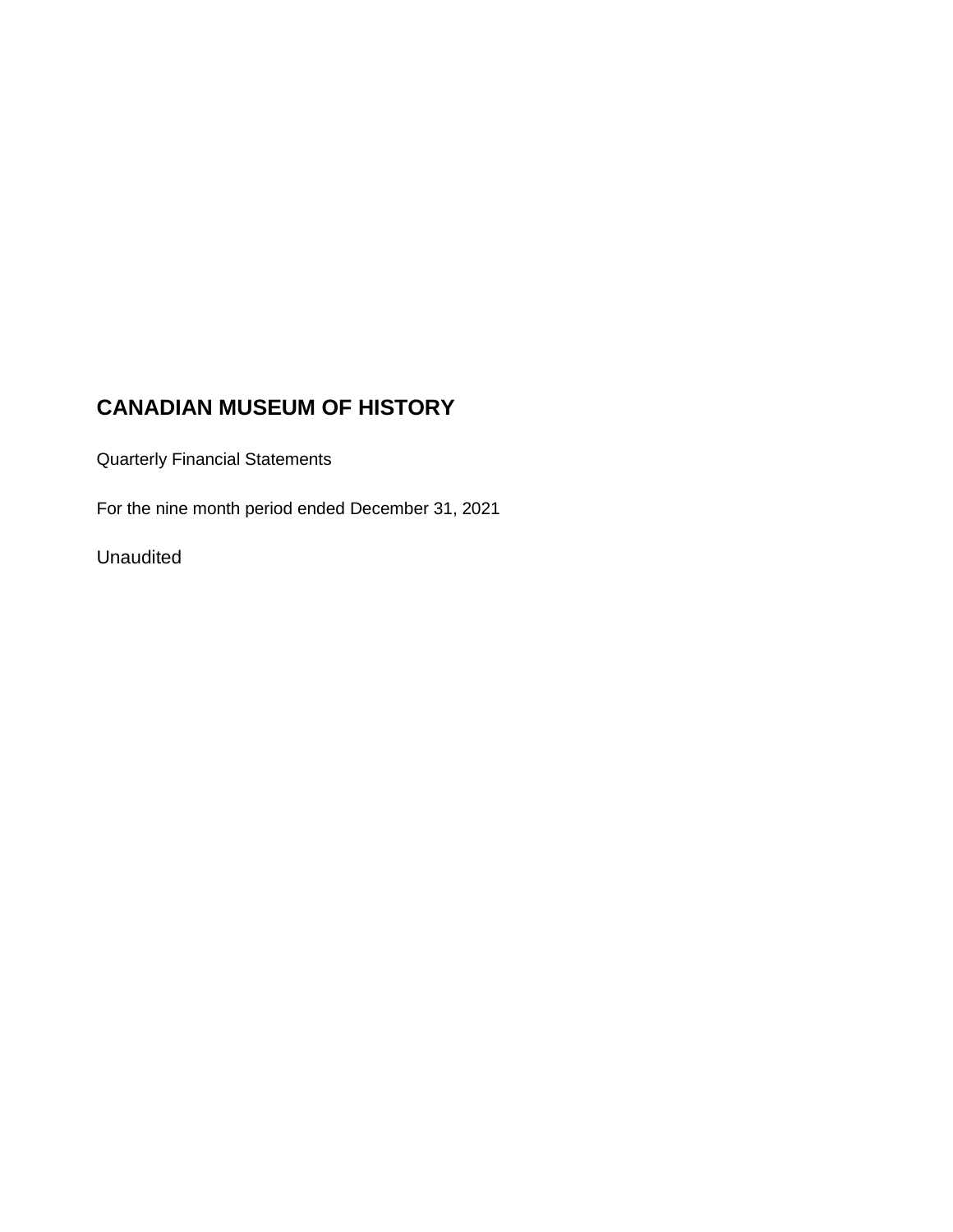### **NARRATIVE DISCUSSION**

These quarterly financial statements must be read in conjunction with the March 31, 2021, audited financial statements of the Canadian Museum of History (CMH) and with this narrative discussion.

### **OVERVIEW**

The Corporation is committed to sustaining a strong financial and operational foundation for the delivery of quality museum programs and services. Responding to the Strategic Directions of its Board of Trustees, the Corporation builds accountability into its operational planning and reporting. The Corporation has at its core a management culture that fosters excellence and adaptation of best practices for continued improvement. It is accountable to Parliament and Canadians in implementing its mandate.

During the current fiscal year, the Museum continued to be impacted by the COVID-19 pandemic. The Quebec and Ontario provincial governments have maintained restrictions around space capacity which has negatively impacted visitor levels at both Museums. The Canadian Children's Museum continues to remain closed to the public, due to the highly interactive experience it offers, and the way children and families use the space. This continued closure has impacted the ability to attract families to the Canadian Museum of History. This situation had significant negative effects on the Corporation's attendance, revenues and operations.

Relief funding of \$4.9 million, to support the national museums in facing the impacts of the COVID-19 pandemic, was confirmed through Federal Budget 2021. The Museum welcomes this funding which will alleviate some of the financial pressures the Corporation is currently experiencing. Additional funding of \$6.9 million was also approved to support the acquisition of the Canadian Sports Hall of Fame collection.

The Museum remains connected with its audience through its digital offer with Museum at Home, Digital Museums Canada and its online programming offer.

### **STRATEGIC DIRECTIONS**

In September 2019, the Corporation's Board of Trustees unveiled six Strategic Directions, building on the previous ones, and maintaining their overall intent. A detailed set of goals and objectives addresses each direction. The Corporation's six Strategic Directions are as follows:

- 1. Inspire Canadians across the country to engage in a greater understanding of their shared history.
- 2. Position the Museum as a trusted source of research and knowledge about Canadian history.
- 3. Strengthen relationships with Indigenous peoples through respectful collaboration and shared stewardship of Indigenous collections and intangible heritage.
- 4. Build and share a collection that best reflects Canada's history and distinctiveness.
- 5. Pursue cultural diplomacy to exchange ideas and values and advance mutually beneficial projects, both nationally and internationally.
- 6. Ensure sustainability, capacity and museological excellence by continuing to develop an empowering corporate culture.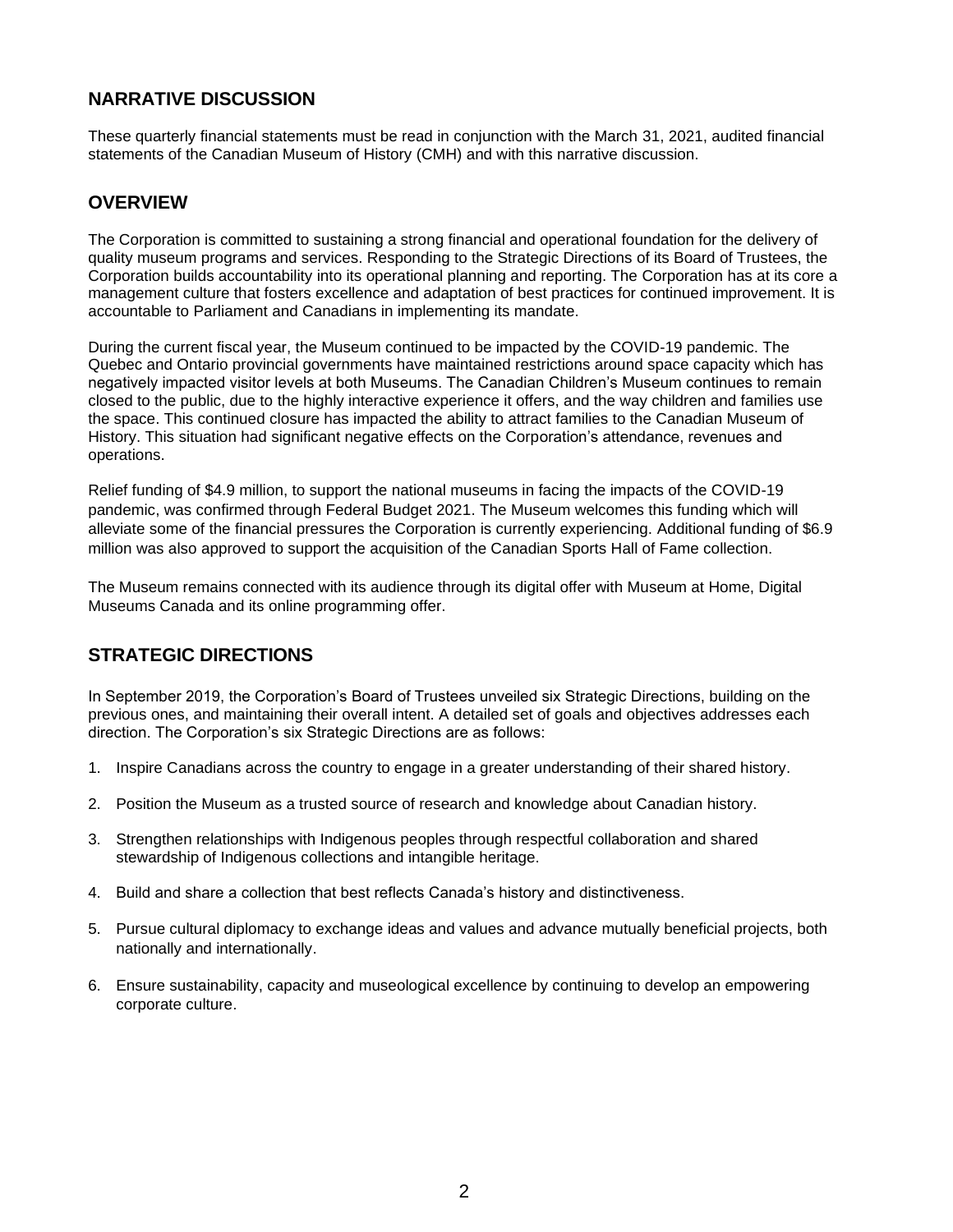### **STATEMENT OF OPERATIONS**

The Corporation's net results of operations for the nine-month period ended December 31, 2021, reflects a surplus of \$5.0 million, compared to a surplus of \$7.4 million for the comparative period of the previous fiscal year.

Parliamentary appropriations for the period total \$63.1 million, compared to the \$66.9 million for the same period in the previous fiscal year.

Revenues for the nine-month period total \$6.0 million, compared to \$2.2 million for the same period of the previous fiscal year, an increase of \$3.8 million. Revenue results for the current period reflect partial operations, with moderate capacity restrictions for most of the third quarter, at the Canadian Museum of History and the Canadian War Museum. The museums remained closed throughout the first quarter, for most of the second quarter, and with some limited on-site opportunities for visitors in the third quarter of the comparative year.

Operating expenses for the nine-month period total \$64.1 million, compared to \$61.7 million for the same period of the previous fiscal year, an increase of \$2.4 million. This increase is partly explained by the expenses incurred for the preparation of the *Queens of Egypt* exhibition, presented during the summer of 2021, and an increase in front-line operating costs. In the first and second quarters of 2020-2021, the Museum limited its expenses to essential services and business continuity.

### **STATEMENT OF FINANCIAL POSITION**

The Museum's unrestricted net assets as of December 31, 2021, represent \$20.8 million, \$20.9 million as of December 31, 2020.

The Museum restricted net assets in 2016–2017, totaling \$15 million, for the renewal of permanent exhibition galleries, including the transformation of the Canadian Children's Museum. This project was suspended due to the pandemic and resumed in fall 2021. In 2017–2018, an upgrade to a permanent gallery was completed at the Canadian War Museum. The decrease of restricted net assets for permanent exhibit renewal is equivalent to the amortization of this upgrade and non-capital expenses incurred to date for the Children's Museum Renewal project.

### **OUTLOOK**

The current situation related to the global pandemic continues to significantly impact the attendance and the operations of the Museum. It is anticipated that this situation will have a significant negative impact on the operating revenues of the 2021–2022 fiscal year and beyond.

In addition to the financial pressures caused by the COVID-19 pandemic, escalating non-discretionary accommodation costs and capital repairs also remain a challenge. The Corporation is responsible for two iconic national sites, one of which is 31 years old, and the other is 16 years old.

The Museum has returned to an annual base capital funding of \$2.5 million as 2020–2021 was the last year of the five-year one-time funding allocation, approved through Budget 2016 to complete health and safety related projects. Base funding remains below the level necessary to keep two aging buildings in good condition and to address the requirements associated with the IT and security infrastructure. The Corporation will continue to work with the Department of Canadian Heritage on a long-term solution to address operating challenges such as escalating non-discretionary costs and the need to address critical capital projects.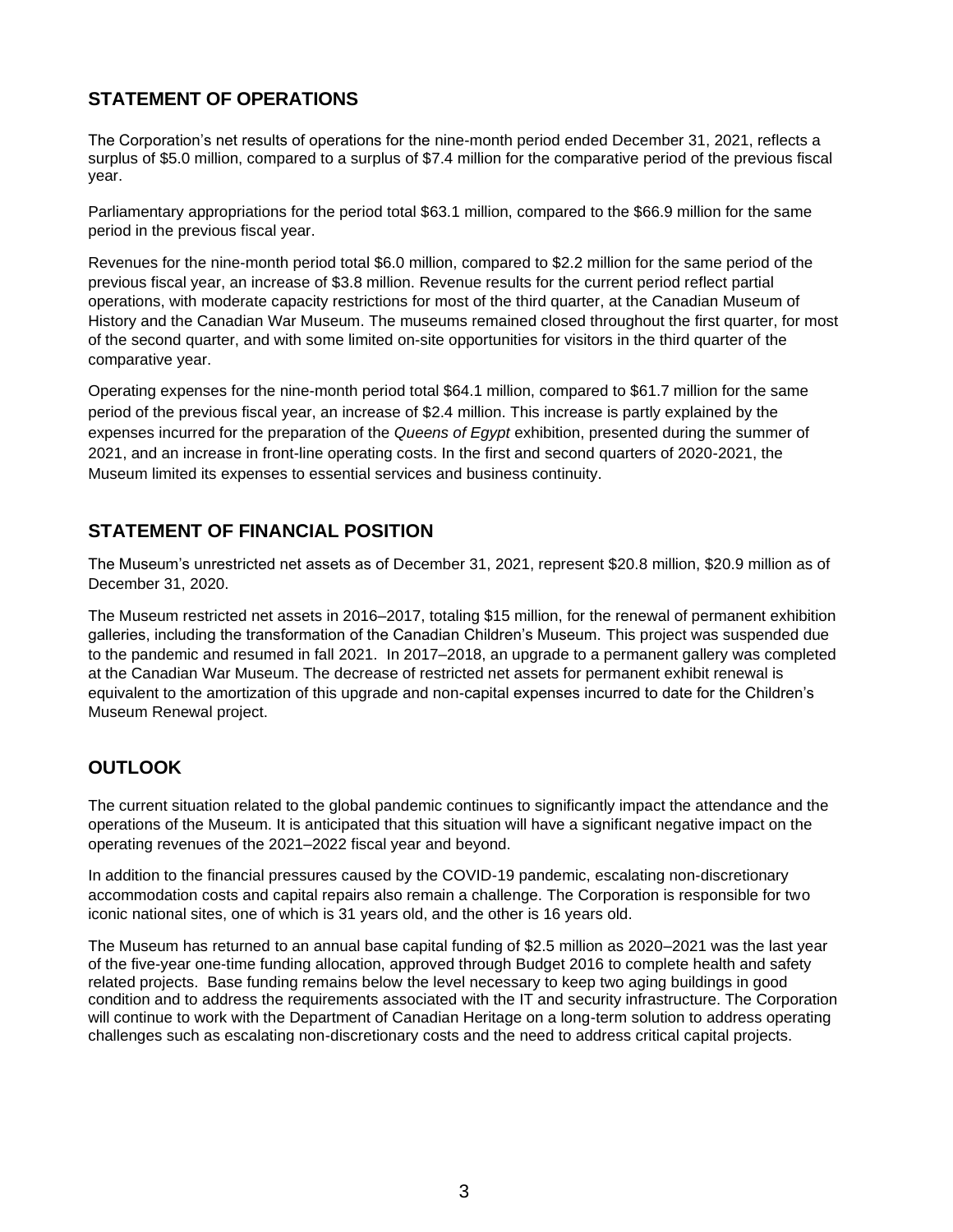#### **STATEMENT OF MANAGEMENT RESPONSIBILITY**

Management is responsible for the preparation and fair presentation of these quarterly financial statements in accordance with the Treasury Board of Canada Standard on Quarterly Financial Reports for Crown Corporations and for such internal controls as management determines is necessary to enable the preparation of quarterly financial statements that are free from material misstatement. Management is also responsible for ensuring all other information in this quarterly financial report is consistent, where appropriate, with the quarterly financial statements.

Based on our knowledge, these unaudited quarterly financial statements present fairly, in all material respects, the financial position, results of operations, changes in net assets and cash flows of the Corporation, as at the date of and for the periods presented in the quarterly financial statements.

Caroline Dromaguet Acting President and Chief Executive Officer

Marie-Josée Lacombe, CPA, CGA Chief Financial Officer and Vice-President of Finance and Infrastructure

Gatineau, Quebec

February 25, 2022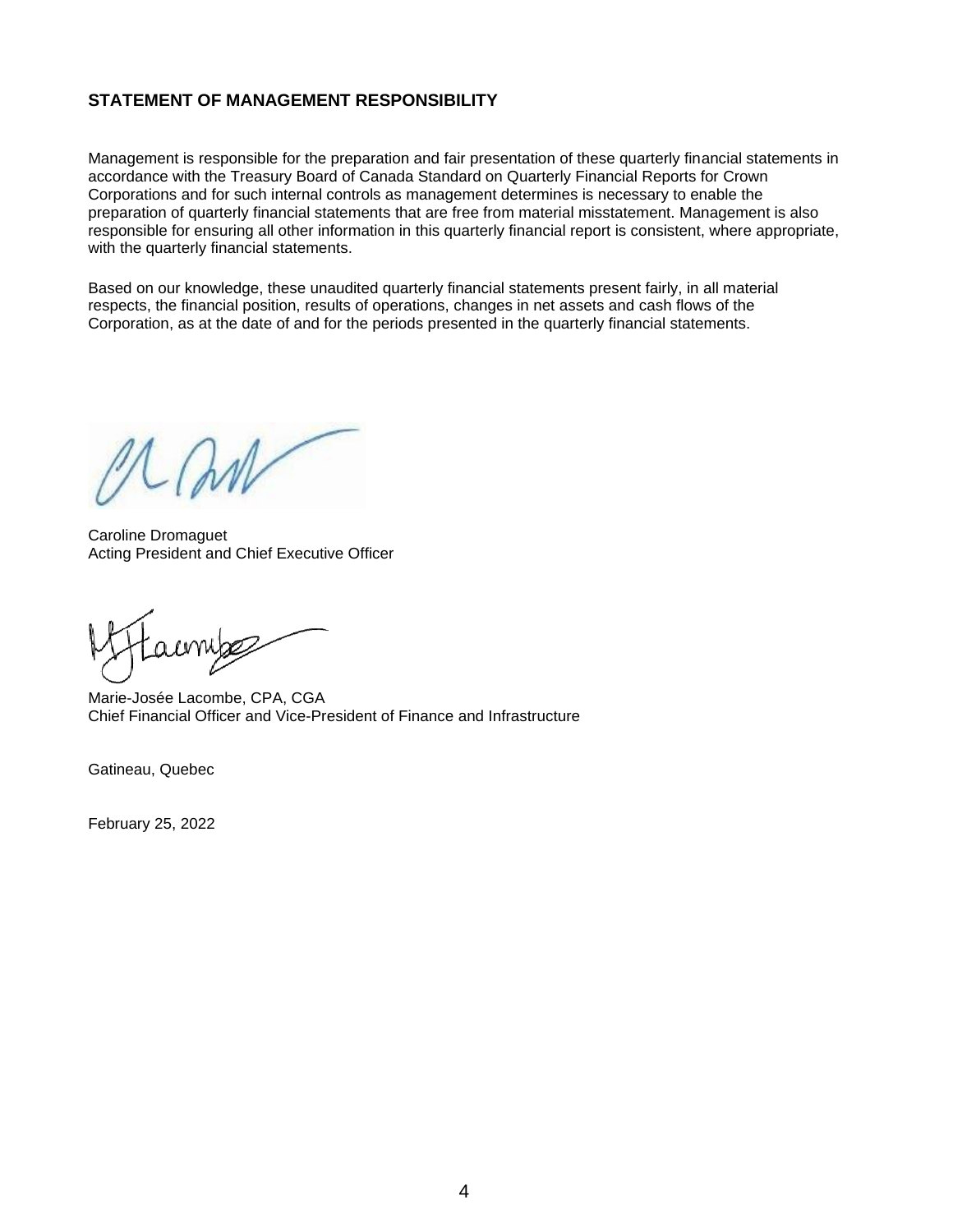**Statement of Financial Position**

As at

(In thousands of dollars)

|                                                            | December 31,  | March 31,     |
|------------------------------------------------------------|---------------|---------------|
|                                                            | 2021          | 2021          |
| Assets                                                     |               |               |
| <b>Current assets</b>                                      |               |               |
| Cash                                                       | \$<br>28,667  | \$<br>46,000  |
| Restricted cash                                            | 4,148         | 7,293         |
| Restricted investments                                     | 4,296         | 5,042         |
| Investments                                                | 24,879        | 12,384        |
| Accounts receivable                                        | 1,249         | 1,320         |
| Inventories                                                | 657           | 740           |
| Prepaid expenses                                           | 627           | 397           |
|                                                            | 64,523        | 73,176        |
| Restricted investments                                     | 10,070        | 4,676         |
| Investments                                                | 47,631        | 37,103        |
| Collections                                                | 1             | 1             |
| Capital assets                                             | 193,744       | 203,763       |
|                                                            | \$<br>315,969 | \$<br>318,719 |
| Liabilities and net assets                                 |               |               |
| <b>Current liabilities</b>                                 |               |               |
| Accounts payable and accrued liabilities                   | \$<br>15,193  | \$<br>13,672  |
| Deferred contributions (note 3)                            | 18,902        | 18,337        |
| Deferred revenues                                          | 632           | 794           |
|                                                            | 34,727        | 32,803        |
| Deferred contributions - National Collection Fund (note 4) | 11,033        | 10,910        |
| Deferred contributions related to capital assets (note 5)  | 181,356       | 191,736       |
| Employee future benefits                                   | 12,400        | 11,848        |
|                                                            | 239,516       | 247,297       |
| Net assets                                                 |               |               |
| Unrestricted                                               | 20,825        | 15,761        |
| Restricted for permanent exhibit renewal                   | 14,760        | 14,793        |
| Investment in capital assets                               | 40,868        | 40,868        |
|                                                            | 76,453        | 71,422        |
|                                                            | \$<br>315,969 | \$<br>318,719 |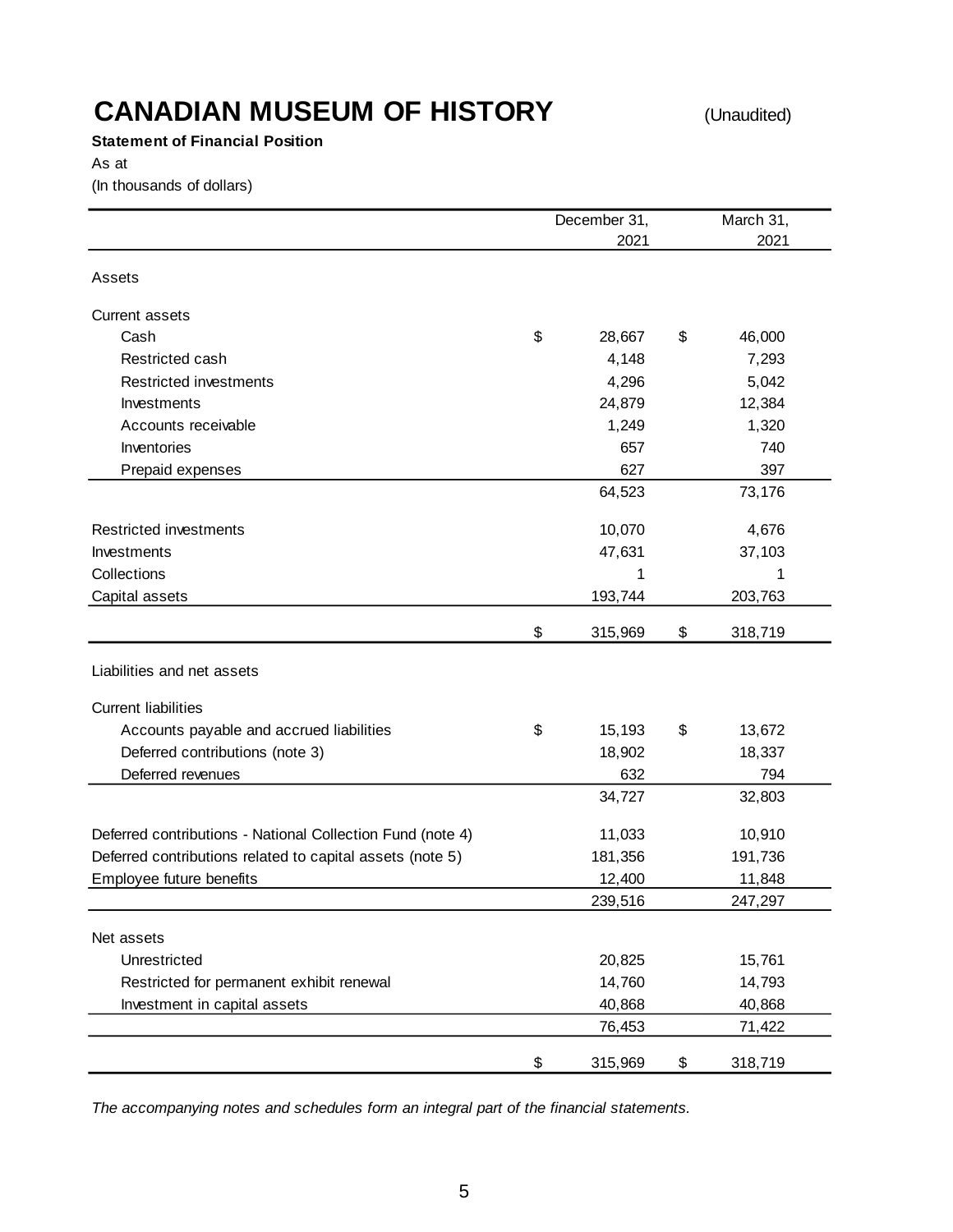#### **Statement of Operations**

For the three and nine month periods ended December 31 (In thousands of dollars)

|                                       | Three month period ended<br>December 31 |           |    |           |    | Nine month period ended<br>December 31 |       |           |
|---------------------------------------|-----------------------------------------|-----------|----|-----------|----|----------------------------------------|-------|-----------|
|                                       |                                         | 2021      |    | 2020      |    | 2021                                   |       | 2020      |
| Revenues                              |                                         |           |    |           |    |                                        |       |           |
| Donations and sponsorships (note 6)   | \$                                      | 599       | \$ | 111       | \$ | 1,215                                  | \$    | 553       |
| Net investment income                 |                                         | 375       |    | 403       |    | 1,119                                  |       | 1,206     |
| Operating (schedule 1)                |                                         | 1,097     |    | 225       |    | 3,638                                  |       | 474       |
|                                       |                                         | 2,071     |    | 739       |    | 5,972                                  | 2,233 |           |
| Expenses (schedule 2)                 |                                         |           |    |           |    |                                        |       |           |
| Collect and research                  | \$                                      | 2,816     | \$ | 2,625     | \$ | 8,373                                  | \$    | 7,710     |
| Exhibit, educate and communicate      |                                         | 5,885     |    | 5,838     |    | 17,410                                 |       | 16,887    |
| Accommodation                         |                                         | 8,633     |    | 8,282     |    | 25,468                                 |       | 25,310    |
| Corporate management                  |                                         | 4,689     |    | 4,382     |    | 12,825                                 |       | 11,821    |
|                                       |                                         | 22,023    |    | 21,127    |    | 64,076                                 |       | 61,728    |
| Net result of operations before       |                                         |           |    |           |    |                                        |       |           |
| parliamentary appropriations          |                                         | (19, 952) |    | (20, 388) |    | (58, 104)                              |       | (59, 495) |
| Parliamentary appropriations (note 7) |                                         | 20,922    |    | 21,648    |    | 63,135                                 |       | 66,851    |
| Net result of operations              | \$                                      | 970       | \$ | 1,260     | \$ | 5,031                                  | \$    | 7,356     |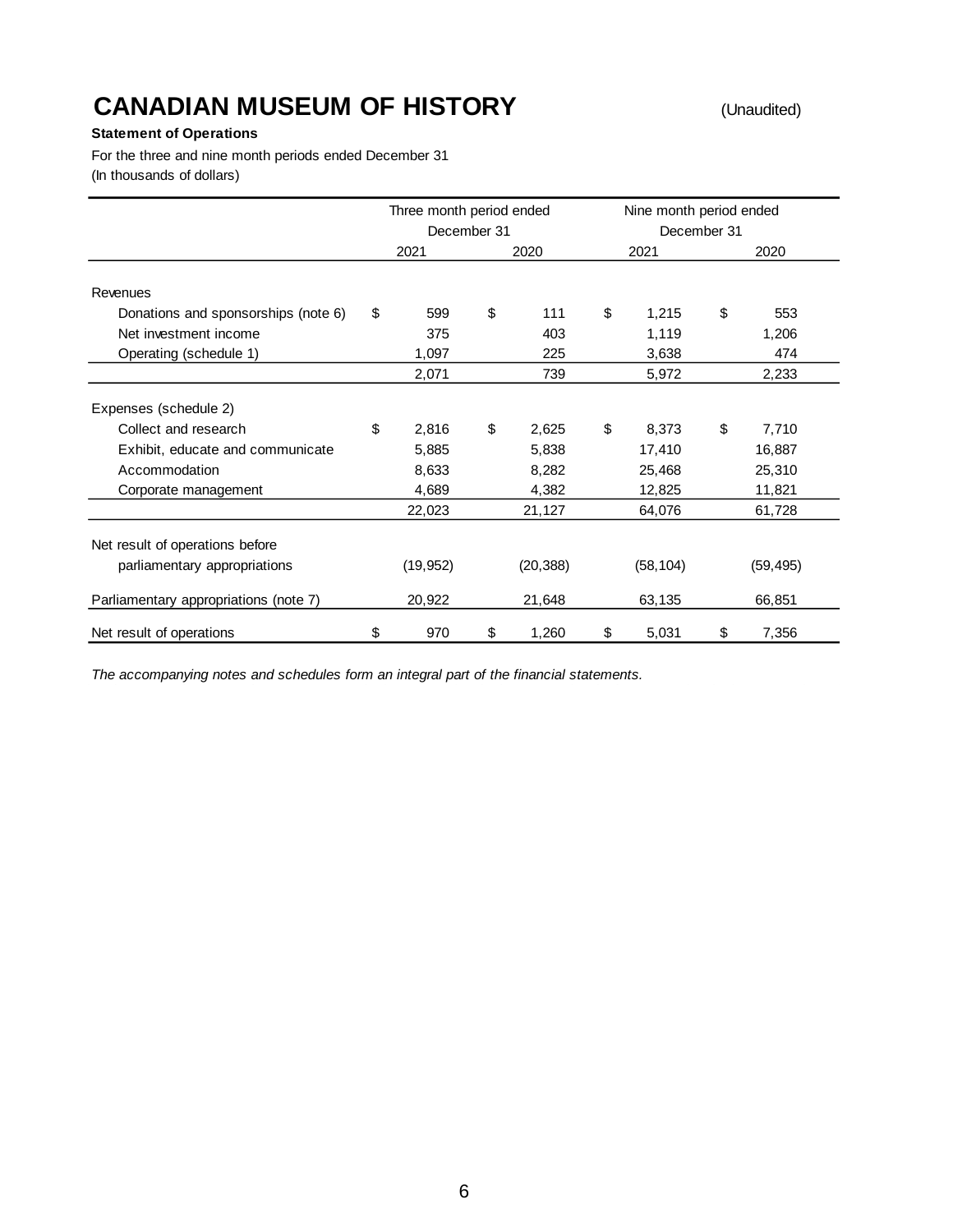#### **Statement of Changes in Net Assets**

For the three and nine month periods ended December 31 (In thousands of dollars)

| For the three month<br>period ended                            | Unrestricted           | Restricted for<br>permanent<br>exhibit<br>renewal | Investment in December 31<br>capital assets | 2021             |      | December 31<br>2020 |
|----------------------------------------------------------------|------------------------|---------------------------------------------------|---------------------------------------------|------------------|------|---------------------|
| Net assets, beginning<br>of period<br>Net result of operations | \$<br>19,844 \$<br>981 | 14,771 \$<br>(11)                                 | 40,868 \$<br>-                              | 75,483 \$<br>970 |      | 75,282<br>1,260     |
| Net assets, end of period                                      | \$<br>20,825 \$        | 14,760 \$                                         | 40,868 \$                                   | 76,453           | - \$ | 76,542              |

|                                                                |      |                    | Restricted for    |                |                    |                 |
|----------------------------------------------------------------|------|--------------------|-------------------|----------------|--------------------|-----------------|
|                                                                |      |                    | permanent         |                |                    |                 |
| For the nine month                                             |      |                    | exhibit           | Investment in  | December 31        | December 31     |
| period ended                                                   |      | Unrestricted       | renewal           | capital assets | 2021               | 2020            |
| Net assets, beginning<br>of period<br>Net result of operations | \$   | 15,761 \$<br>5,064 | 14,793 \$<br>(33) | 40,868 \$      | 71,422 \$<br>5,031 | 69,186<br>7,356 |
| Net assets, end of period                                      | - \$ | 20,825 \$          | 14,760 \$         | 40,868 \$      | 76,453 \$          | 76.542          |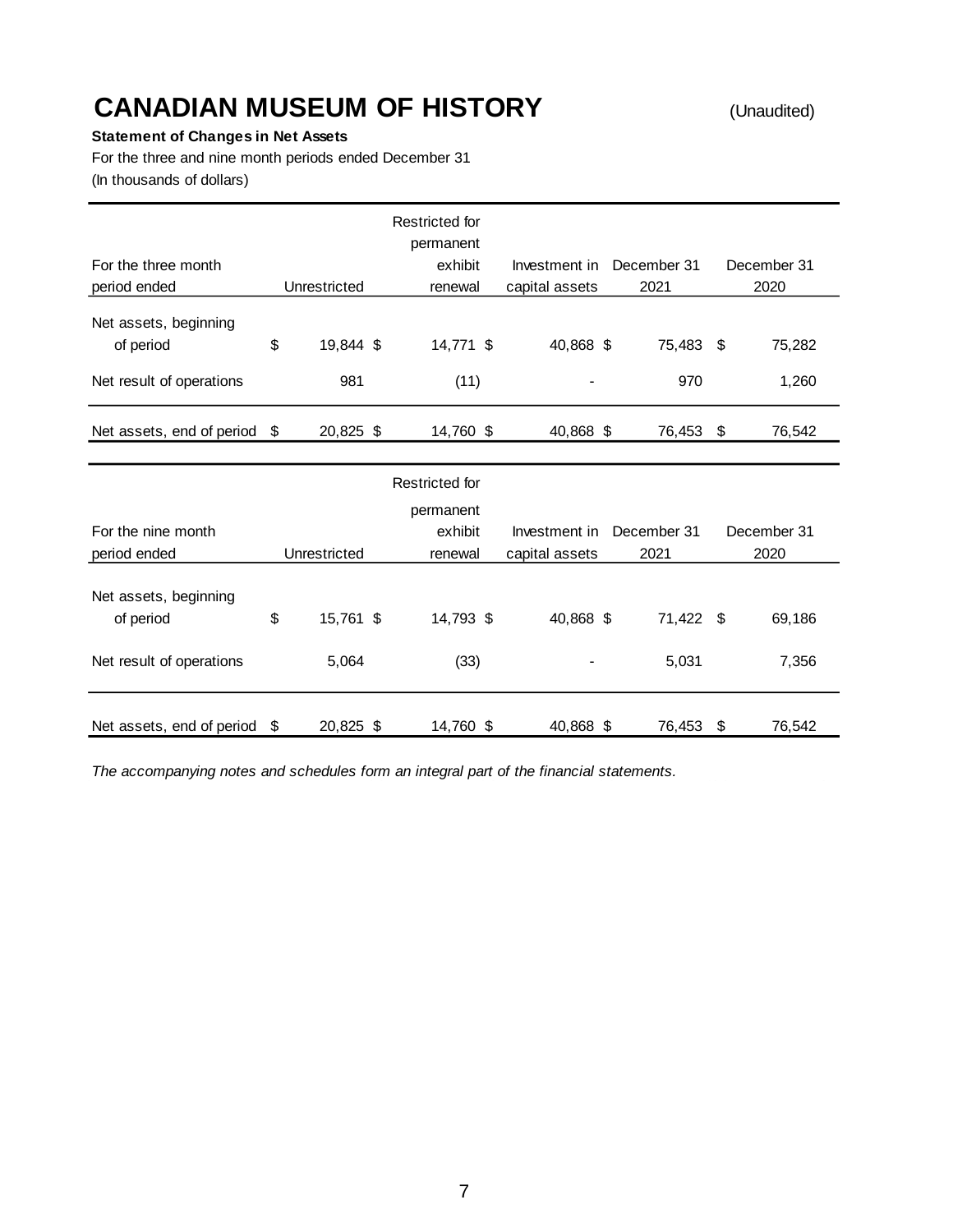### **CANADIAN MUSEUM OF HISTORY**

(Unaudited)

#### **Statement of Cash Flows**

For the three and nine month periods ended December 31 (In thousands of dollars)

|                                         | Three month period ended<br>December 31 |              | Nine month period ended | December 31 |           |
|-----------------------------------------|-----------------------------------------|--------------|-------------------------|-------------|-----------|
|                                         | 2021                                    | 2020         | 2021                    |             | 2020      |
| Operating activities                    |                                         |              |                         |             |           |
| Cash receipts from clients and          |                                         |              |                         |             |           |
| other receivables                       | \$<br>1,790                             | \$<br>1,003  | \$<br>6,203             | \$          | 3,891     |
| Cash receipts from parliamentary        |                                         |              |                         |             |           |
| appropriations                          | 16,329                                  | 16,620       | 50,332                  |             | 52,276    |
| Cash paid to and on behalf              |                                         |              |                         |             |           |
| of employees                            | (9,042)                                 | (8,992)      | (27, 940)               |             | (29, 054) |
| Cash paid to suppliers                  | (7, 566)                                | (5, 544)     | (23,908)                |             | (21, 194) |
| Restricted contributions and            |                                         |              |                         |             |           |
| related investment income               | 1,110                                   | 873          | 2,038                   |             | 1,616     |
| Interest received                       | 361                                     | 307          | 1,061                   |             | 1,021     |
| Net cash through operating activities   | 2,982                                   | 4,267        | 7,786                   |             | 8,556     |
|                                         |                                         |              |                         |             |           |
| Investing activities                    |                                         |              |                         |             |           |
| Increase in investments and             |                                         |              |                         |             |           |
| restricted investments                  | (27,660)                                |              | (34, 160)               |             |           |
| Decrease in investments and             |                                         |              |                         |             |           |
| restricted investments                  | 2,190                                   | 6,020        | 6,290                   |             | 6,020     |
| Net cash through investing activities   | (25, 470)                               | 6,020        | (27, 870)               |             | 6,020     |
| Capital activities                      |                                         |              |                         |             |           |
|                                         |                                         |              |                         |             |           |
| Acquisition of capital assets           | (563)                                   | (1,017)      | (2,027)                 |             | (3,715)   |
| Financing activities                    |                                         |              |                         |             |           |
| Parliamentary appropriations for        |                                         |              |                         |             |           |
| the acquisition                         |                                         |              |                         |             |           |
| of capital assets                       | 1,108                                   | 630          | 1,633                   |             | 3,996     |
| Increase (decrease) in cash             |                                         |              |                         |             |           |
| and restricted cash                     | (21, 943)                               | 9,900        | (20, 478)               |             | 14,857    |
|                                         |                                         |              |                         |             |           |
| Cash and restricted cash,               |                                         |              |                         |             |           |
| beginning of period                     |                                         |              |                         |             |           |
| Cash                                    | 46,565                                  | 24,075       | 46,000                  |             | 19,869    |
| Restricted cash                         | 8,193                                   | 3,266        | 7,293                   |             | 2,515     |
|                                         | 54,758                                  | 27,341       | 53,293                  |             | 22,384    |
| Cash and restricted cash, end of period |                                         |              |                         |             |           |
| Cash                                    | 28,667                                  | 31,246       | 28,667                  |             | 31,246    |
| Restricted cash                         | 4,148                                   | 5,995        | 4,148                   |             | 5,995     |
|                                         |                                         |              |                         |             |           |
|                                         | \$<br>32,815                            | \$<br>37,241 | \$<br>32,815            | \$          | 37,241    |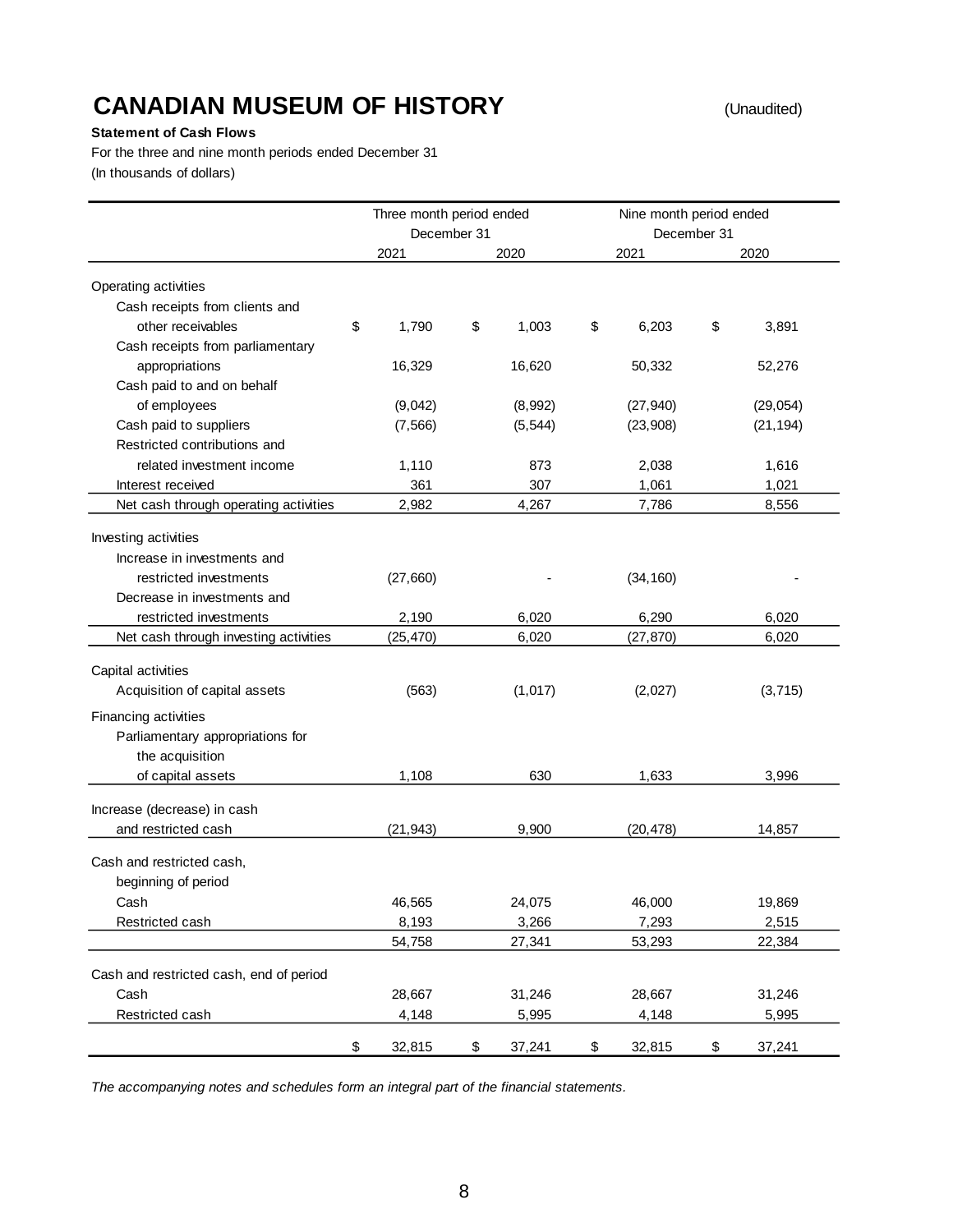**Notes to the Financial Statements**  For the nine month period ended December 31, 2021 (In thousands of dollars)

#### **1. Mission and mandate**

The Canadian Museum of History (the "Corporation"), formerly named the Canadian Museum of Civilization, was established on December 12, 2013 through an amendment to the *Museums Act*. The Canadian Museum of History is an agent Crown corporation named in *Part I of Schedule III to the Financial Administration Act* and is not subject to income tax under the provisions of the *Income Tax Act*. The Canadian Museum of History includes the Canadian War Museum.

The mission, as stated in the *Museums Act*, is as follows:

"*to enhance Canadians' knowledge, understanding and appreciation of events, experiences, people and objects that reflect and have shaped Canada's history and identity, and also to enhance their awareness of world history and cultures."*

The Canadian Museum of History's operations are divided into four mutually supportive activities which work together to meet all aspects of its mandate. These activities are:

#### **Collect and research**

Manages, develops, conserves, and undertakes research on the collections to enhance program delivery and augment the scientific knowledge base.

#### **Exhibit, educate and communicate**

Develops, maintains, and communicates exhibits, programs and activities to further knowledge, critical understanding, appreciation and respect for human cultural achievements and human behaviour.

#### **Accommodation**

Managing and maintaining all facilities and related security and hosting services.

#### **Corporate management**

Governance, corporate management, audit and evaluation, fundraising, commercial activities, finance and administration, human resources and information systems.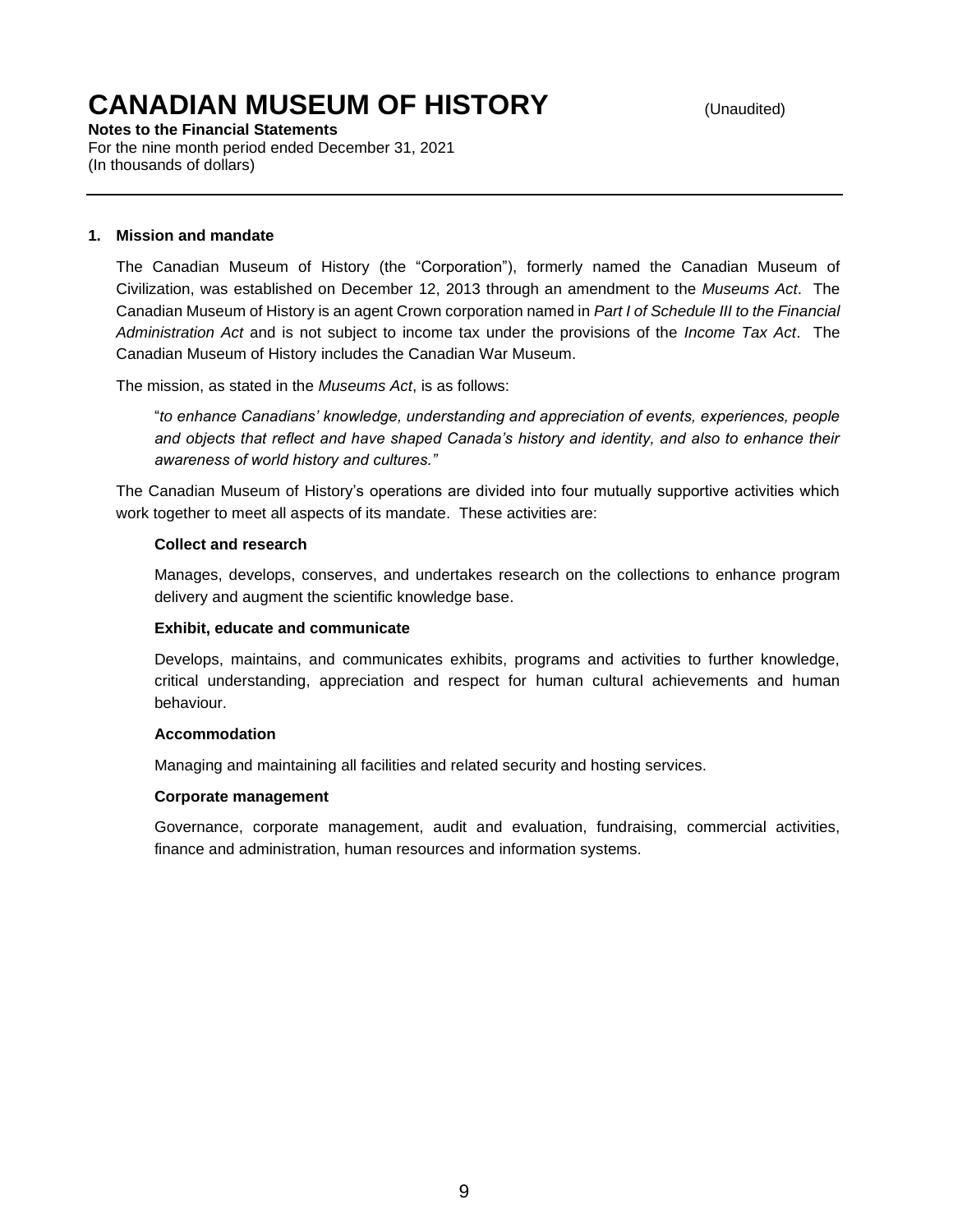**Notes to the Financial Statements**  For the nine month period ended December 31, 2021

(In thousands of dollars)

#### **2. Significant accounting policies**

#### Basis of accounting

These unaudited financial statements have been prepared in accordance with Canadian public sector accounting standards. The Corporation has elected to apply the Section 4200 series for government-notfor-profit organizations, and the deferral method of accounting for contributions.

#### Basis of preparation

These interim financial statements are intended to provide an update on the latest complete set of audited annual financial statements for the year ended March 31, 2021. Accordingly, they should be read in conjunction with the audited annual financial statements. The interim financial statements are unaudited for all periods presented. The accounting policies used in the preparation of these interim condensed financial statements are consistent with those disclosed in the Corporation's last audited annual financial statements.

#### **Contingencies**

In the normal course of its operations, the Corporation becomes involved in various claims or legal actions. Some of these potential liabilities may become actual liabilities when one or more future events occur or fail to occur. To the extent that the future event is likely to occur or fail to occur, and a reasonable estimate of the loss can be made, an estimated liability is accrued and an expense recorded in the Corporation's financial statements.

#### Measurement uncertainty

The preparation of financial statements in accordance with Canadian public sector accounting standards applicable for government not-for-profit organizations requires management to make estimates and assumptions that affect the reported amounts of assets and liabilities at the date of the financial statements and the reported amounts of income and expenses for the period. Employee future benefits, artifact donations and the estimated useful lives of capital assets are the most significant items where estimates are used. Actual results could differ significantly from those estimated.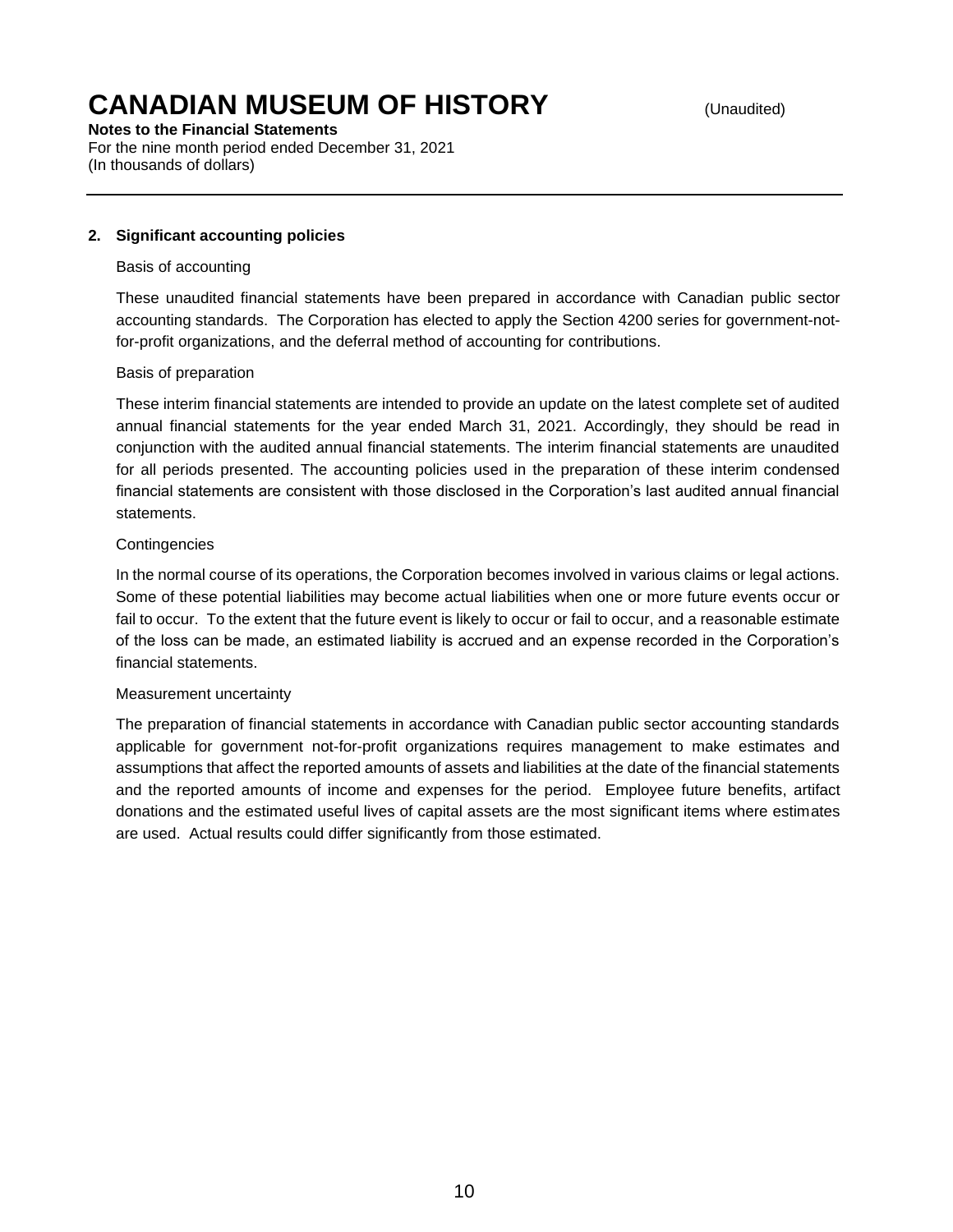**Notes to the Financial Statements** For the nine month period ended December 31, 2021 (In thousands of dollars)

#### **3. Deferred contributions**

Deferred contributions represent contributions from non-government sources and Parliamentary appropriations received by the Corporation that are restricted for specific purposes.

Changes in the deferred contributions balance during the period were as follows:

|                            | Non-        |      |                | December 31. |      | March 31,   |
|----------------------------|-------------|------|----------------|--------------|------|-------------|
|                            | government  |      | Parliamentary  | 2021         |      | 2021        |
|                            | sources     |      | appropriations | (9 months)   |      | (12 months) |
| Balance, beginning of year | \$<br>6,154 | - \$ | $12,183$ \$    | 18,337       | - \$ | 14,508      |
| Additions                  |             |      |                |              |      |             |
| Amounts received during    |             |      |                |              |      |             |
| the period                 | 1,337       |      | 400            | 1,737        |      | 6,345       |
| Deferred investment income | 70          |      | ٠              | 70           |      | 85          |
|                            | 1,407       |      | 400            | 1,807        |      | 6,430       |
| <b>Deductions</b>          |             |      |                |              |      |             |
| Amounts recognized         |             |      |                |              |      |             |
| as revenue                 | (2)         |      | (1,240)        | (1, 242)     |      | (2,601)     |
| Balance, end of period     | \$<br>7,559 | \$   | 11,343         | \$<br>18,902 | \$   | 18,337      |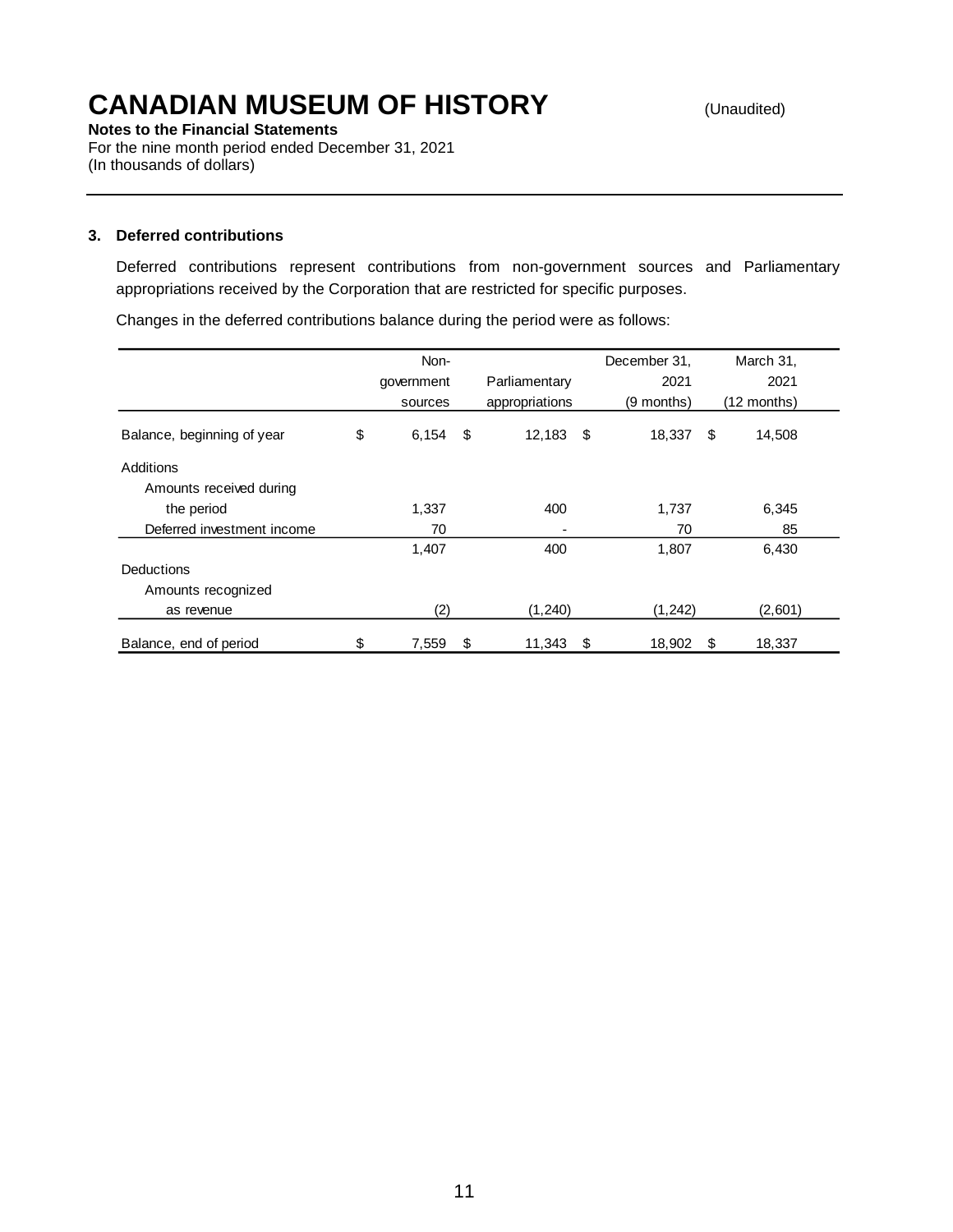**Notes to the Financial Statements**

For the nine month period ended December 31, 2021 (In thousands of dollars)

### **4. Deferred contributions - National Collection Fund**

The National Collection Fund represents funds for the acquisition of artifacts by the Canadian Museum of History and the Canadian War Museum. Funds are deducted from the National Collection Fund upon acquisition of selected artifacts.

Changes in the National Collection Fund balance during the period were as follows:

|                                    | Parliamentary<br>appropriations | Non-<br>government<br>entities | December 31,<br>2021<br>$(9$ months) |      | March 31,<br>2021<br>$(12$ months) |
|------------------------------------|---------------------------------|--------------------------------|--------------------------------------|------|------------------------------------|
| Balance, beginning of year         | \$<br>$9,659$ \$                | 1,251                          | \$<br>10,910                         | - \$ | 10,714                             |
| Additions                          |                                 |                                |                                      |      |                                    |
| Amounts received during the period |                                 | 2                              | $\overline{2}$                       |      | 5                                  |
| Deferred investment income         | 106                             | 15                             | 121                                  |      | 206                                |
|                                    | 106                             | 17                             | 123                                  |      | 211                                |
| <b>Deductions</b>                  |                                 |                                |                                      |      |                                    |
| Amounts recognized as revenue      |                                 |                                |                                      |      | (15)                               |
| Balance, end of period             | \$<br>9,765                     | \$<br>1,268                    | \$<br>11,033                         | S    | 10,910                             |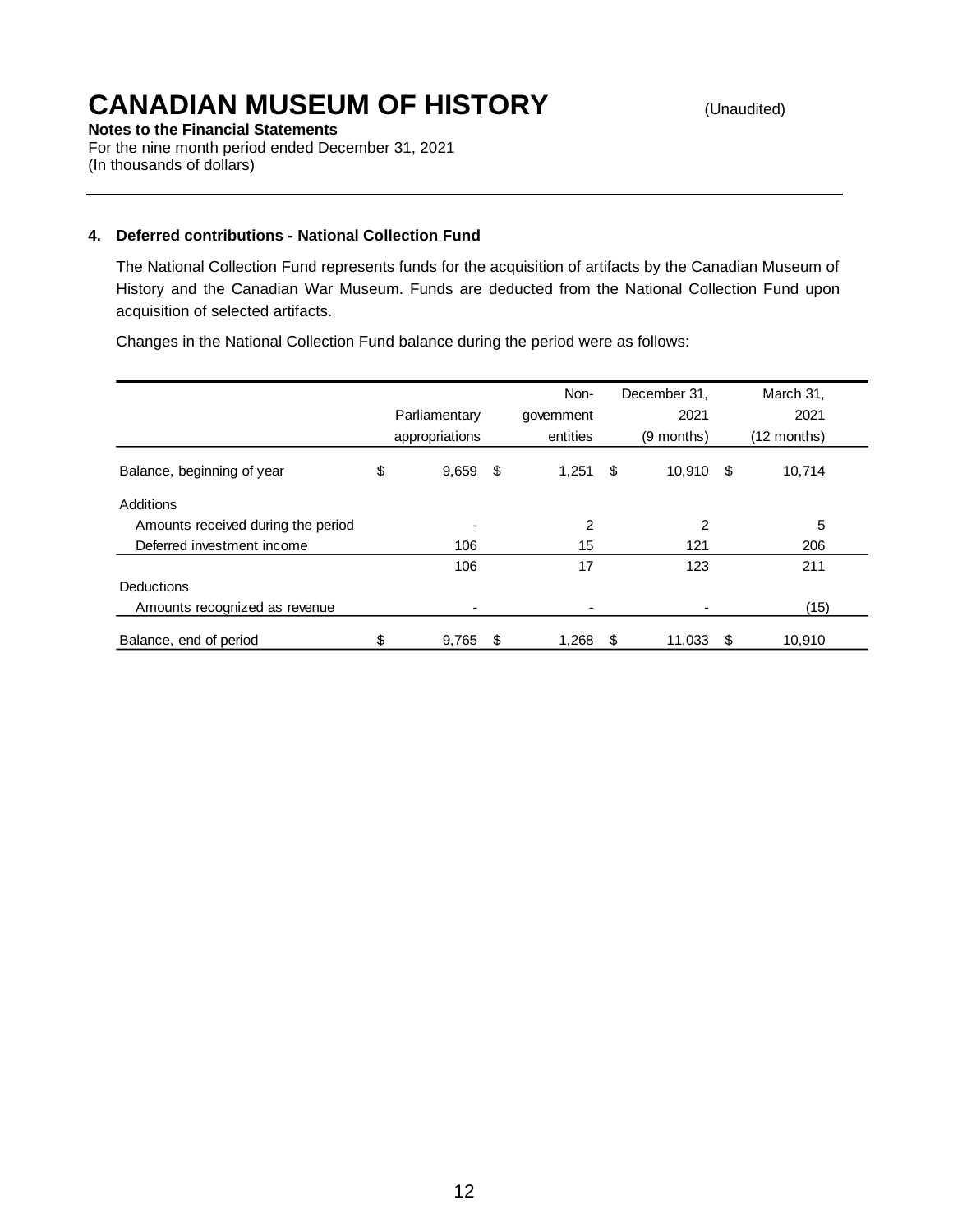**Notes to the Financial Statements**

For the nine month period ended December 31, 2021 (In thousands of dollars)

#### **5. Deferred contributions related to capital assets**

Changes in the deferred contributions related to capital assets balance during the period were as follows:

|                        |             |                         |                       | To be used     |               |               |
|------------------------|-------------|-------------------------|-----------------------|----------------|---------------|---------------|
|                        |             |                         |                       | for capital    |               |               |
|                        |             |                         | Used for acquisitions | asset          |               |               |
|                        | Non-        |                         |                       | acquisitions   | December 31,  | March 31,     |
|                        | government  |                         | Parliamentary         | Parliamentary  | 2021          | 2021          |
|                        | sources     |                         | appropriations        | appropriations | (9 months)    | (12 months)   |
| Balance, beginning     |             |                         |                       |                |               |               |
| of year                | \$<br>1,578 | $\sqrt[6]{\frac{1}{2}}$ | 158,067               | \$<br>32,091   | \$<br>191,736 | \$<br>195,335 |
| Additions              |             |                         |                       |                |               |               |
| Capital asset          |             |                         |                       |                |               |               |
| acquisitions           |             |                         | 2,270                 |                | 2,270         | 3,776         |
| Parliamentary          |             |                         |                       |                |               |               |
| appropriations         |             |                         |                       |                |               |               |
| deferred for capital   |             |                         |                       |                |               |               |
| asset acquisitions     |             |                         |                       |                |               |               |
| in future periods      |             |                         |                       | 1,507          | 1,507         | 10,833        |
|                        |             |                         | 2,270                 | 1,507          | 3,777         | 14,609        |
| <b>Deductions</b>      |             |                         |                       |                |               |               |
| Amounts used during    |             |                         |                       |                |               |               |
| the period             | (49)        |                         | (12, 208)             | (1,900)        | (14, 157)     | (18, 208)     |
| Balance, end of period | \$<br>1,529 | \$                      | 148,129               | \$<br>31,698   | \$<br>181,356 | \$<br>191,736 |

Deferred capital contributions from non-government sources represent the unamortized portion of donations from non-government sources restricted and used to acquire depreciable capital assets.

Deferred capital funding through Parliamentary appropriations represents the unamortized portion of Parliamentary appropriations restricted and used to acquire depreciable capital assets or restricted to be used for future acquisitions of depreciable capital assets.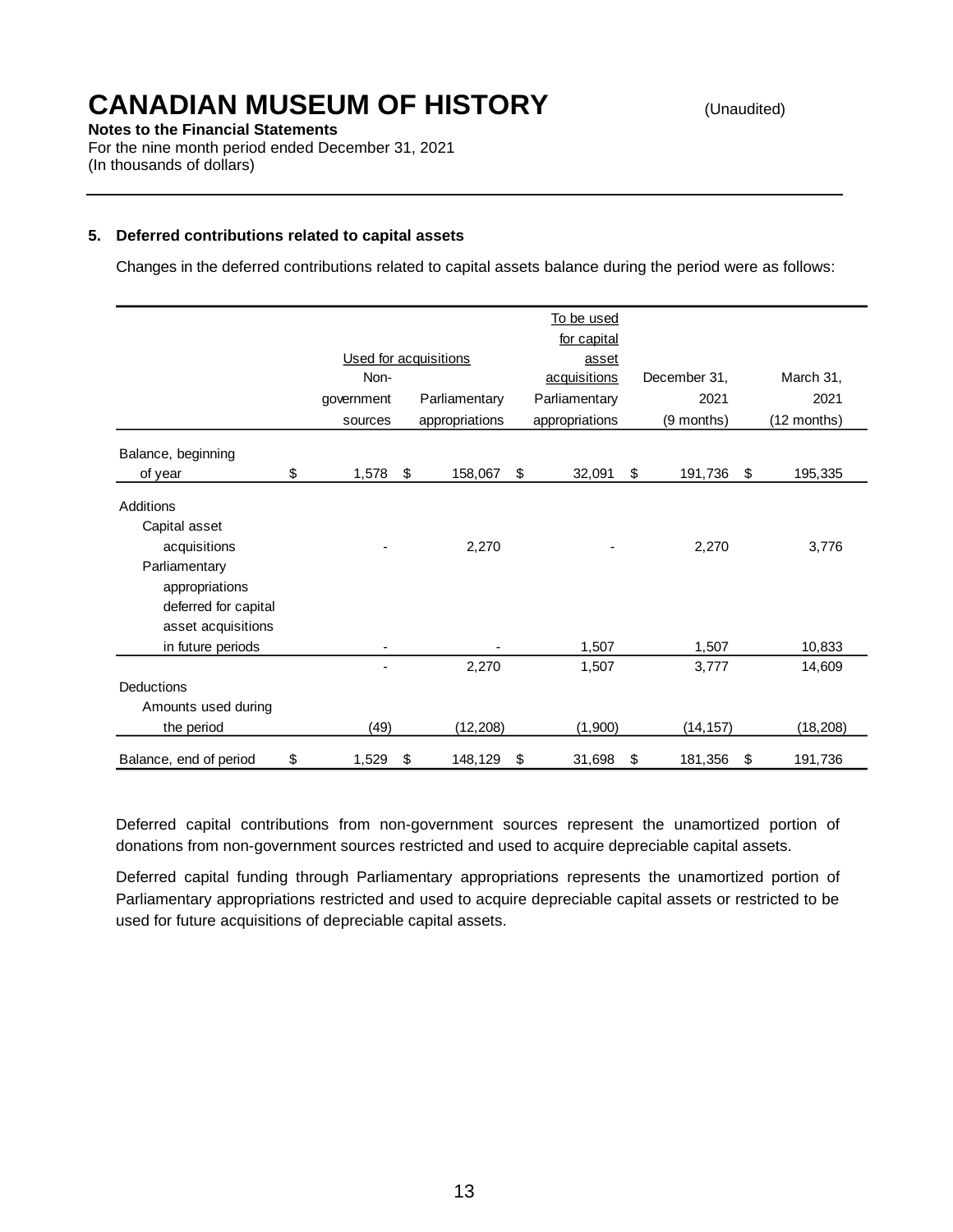**Notes to the Financial Statements**

For the nine month period ended December 31, 2021 (In thousands of dollars)

#### **6. Donations and sponsorships**

Donations and sponsorships revenue is composed of:

|                                             | December 31, | December 31, |
|---------------------------------------------|--------------|--------------|
|                                             | 2021         | 2020         |
| Cash donations and sponsorships             | 862          | 351          |
| In-kind sponsorships and artifact donations | 353          | 202          |
|                                             | 1.215        | 553          |

#### **7. Parliamentary appropriations**

The Corporation receives Parliamentary appropriations from the Government of Canada to support its operating and capital activities. The table below illustrates the Parliamentary appropriations received during the period, and the accounting adjustments required to arrive at the calculation of revenue that conforms to public sector accounting standards.

|                                                    | December 31, |         |      | December 31, |
|----------------------------------------------------|--------------|---------|------|--------------|
|                                                    |              | 2021    |      | 2020         |
| Main Estimates amount provided for operating and   |              |         |      |              |
| capital activities                                 | \$           | 50,236  | - \$ | 51,979       |
| Supplementary estimates and transfers              |              | 1,728   |      | 4,624        |
| Less current period Parliamentary appropriations   |              |         |      |              |
| not recognized as revenue:                         |              |         |      |              |
| Used for capital asset acquisitions                |              | (370)   |      | (1,507)      |
| Deferred for future capital asset acquisitions     |              | (1,507) |      | (1,365)      |
| Restricted for specific purposes                   |              | (400)   |      | (680)        |
| Add prior period Parliamentary appropriations      |              |         |      |              |
| recognized as revenue in current period:           |              |         |      |              |
| Amortization of deferred capital funding           |              | 12,208  |      | 12,510       |
| Restricted amounts used in current period          |              | 1,240   |      | 1,290        |
| Parliamentary appropriations recognized as revenue | \$           | 63,135  | £.   | 66,851       |